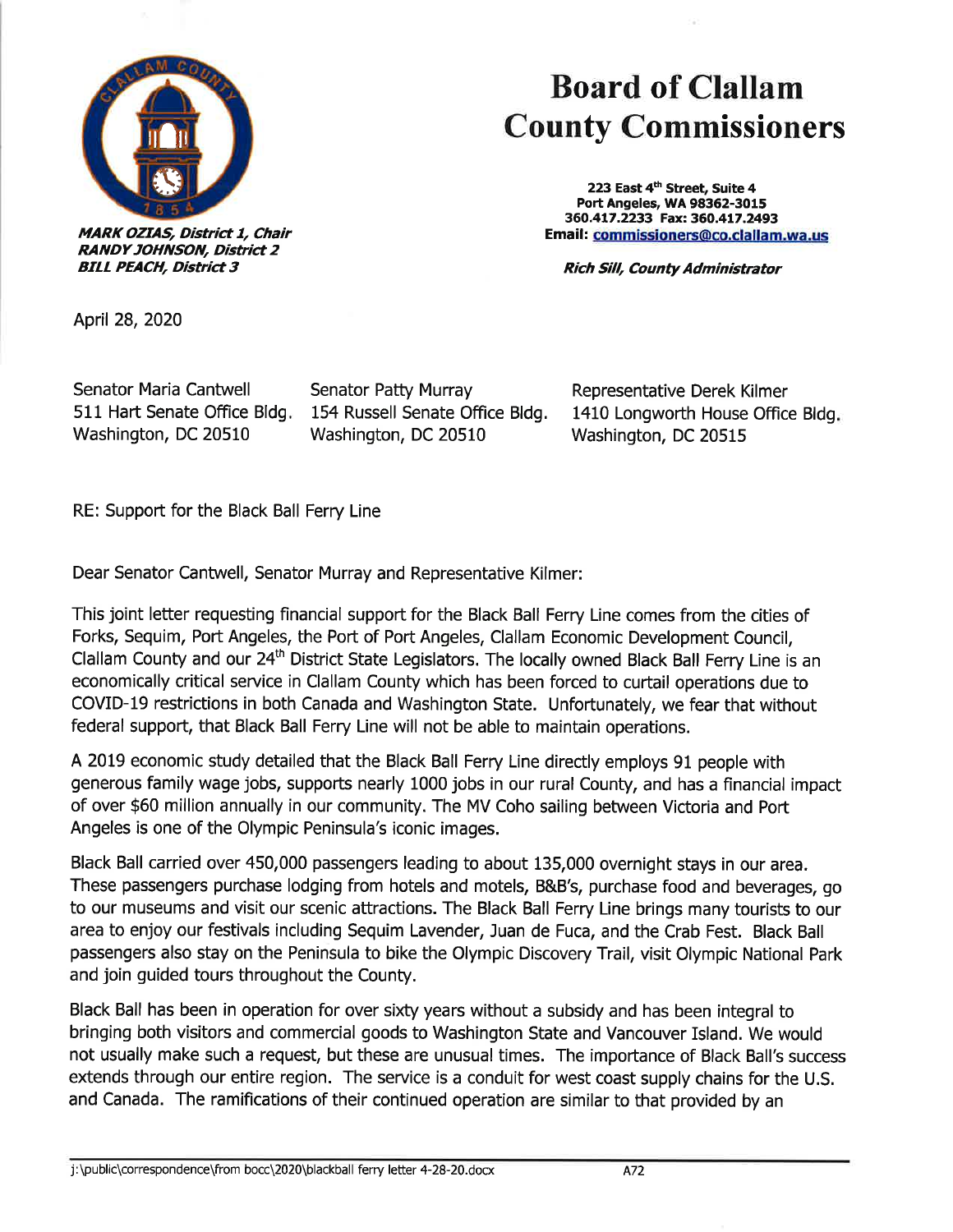international airport. Every effort must be made to protect this very important economic driver for our regional economy.

We therefore request that you give a financial priority to this extremely important fìnancial engine for Clallam County and the entire Olympic Peninsula. This is vitally important for our entire region.

Sincerely,

BOARD OF CLALLANT COUNTY COMMISSIONERS Mark Ozias, Chair (Sandy Johngon) Bill Peach

CITY OF PORT ANGELES CITY OF FORKS

Kate Dexter, Mayor Tim Fletcher, Mayor

CITY OF SEQUIM

Charlie Bush, City Manager

WASHINGTON STATE REPRESENTATIVE M.C. CAAPPAR

WASHINGTON STATE SENATOR

Kevin Van De Wege, 24TH Legislative District

Enclosures: Letter - Tourism Coordinating Council Letter - Olympic Peninsula Visitor Bureau

CLALLAM ECONOMIC DEVELOPMENT COUNCIL PORT OF PORT ANGELES

Colleen McAleer, Executive Director Steven Burke, Commission President

WASHINGTON STATE REPRESENTATIVE

Mike Chapman, 24TH Legislative District Steve Tharinger, 24TH Legislative District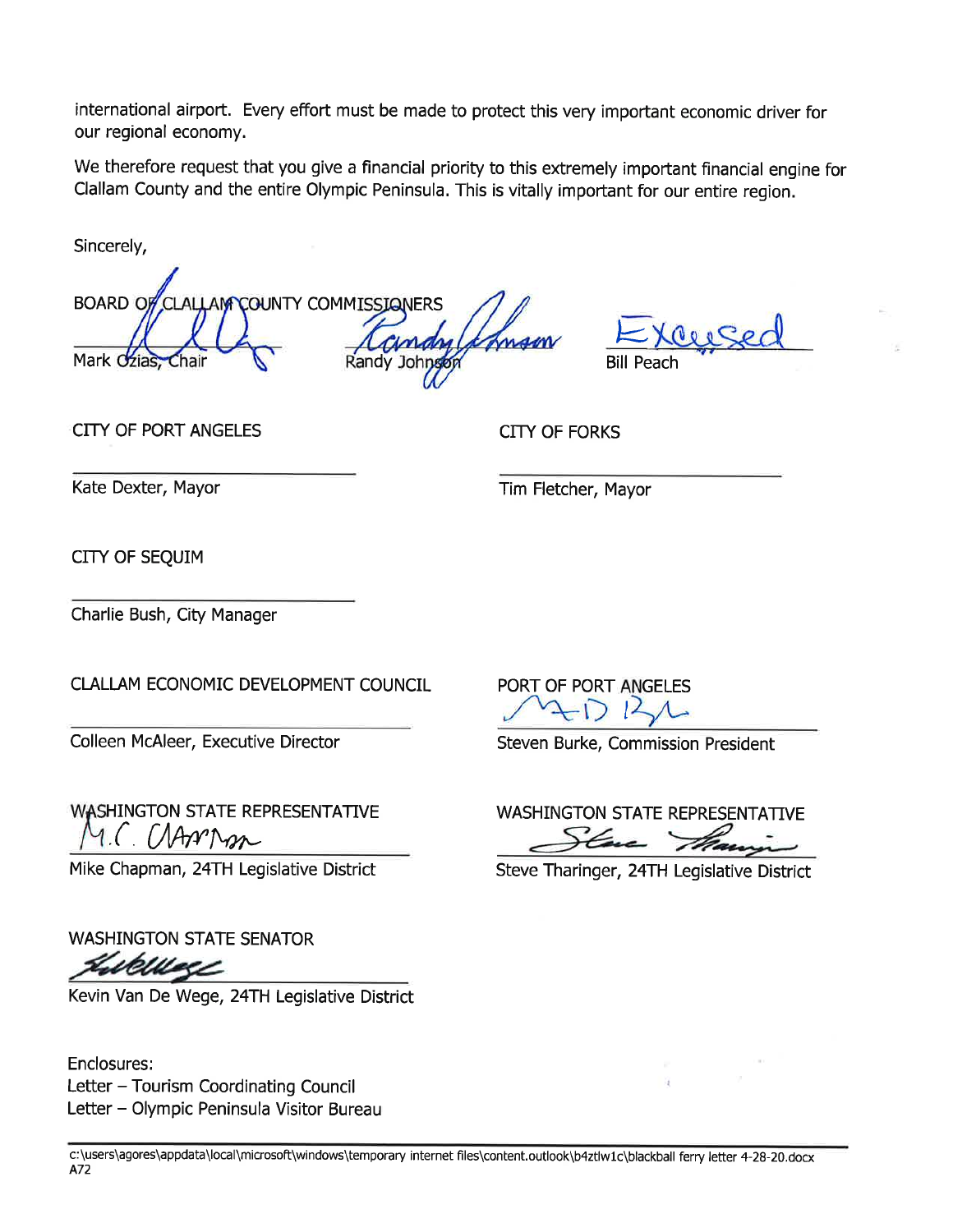international airport. Every effort must be made to protect this very important economic driver for our regional economy.

We therefore request that you give a financial priority to this extremely important financial engine for Clallam County and the entire Olympic Peninsula. This is vitally important for our entire region.

Sincerely,

BOARD OF CLALLAM COUNTY COMMISSIONERS

Mark Ozias, Chair **Randy Johngón** Bill Peach

CITY OF PORT ANGELES CITY OF FORKS

Kate Dexter, Mayor National Communication of the Tim Fletcher, Mayor

PORT OF PORT ANGELES

**CITY OF SEQUIM** re les P. Bush

Charlie Bush, City Manager

## CLALLAM ECONOMIC DEVELOPMENT COUNCIL

Colleen McAleer, Executive Director

WASHINGTON STATE REPRESENTATIVE M.C. CAARMAN

Mike Chapman, 24TH Legislative District

WASHINGTON STATE SENATOR

Kevin Van De Wege, 24TH Legislative District

Enclosures: Letter - Tourism Coordinating Council Letter - Olympic Peninsula Visitor Bureau

c:\users\cbush\appdata\local\microsoft\windows\inetcache\content.outlook\ui2wxO9\blackball ferry letter 4-28-20.docx 472

Steven Burke, Commission President

WASHINGTON STATE REPRESENTATIVE Here they

Steve Tharinger, 24TH Legislative District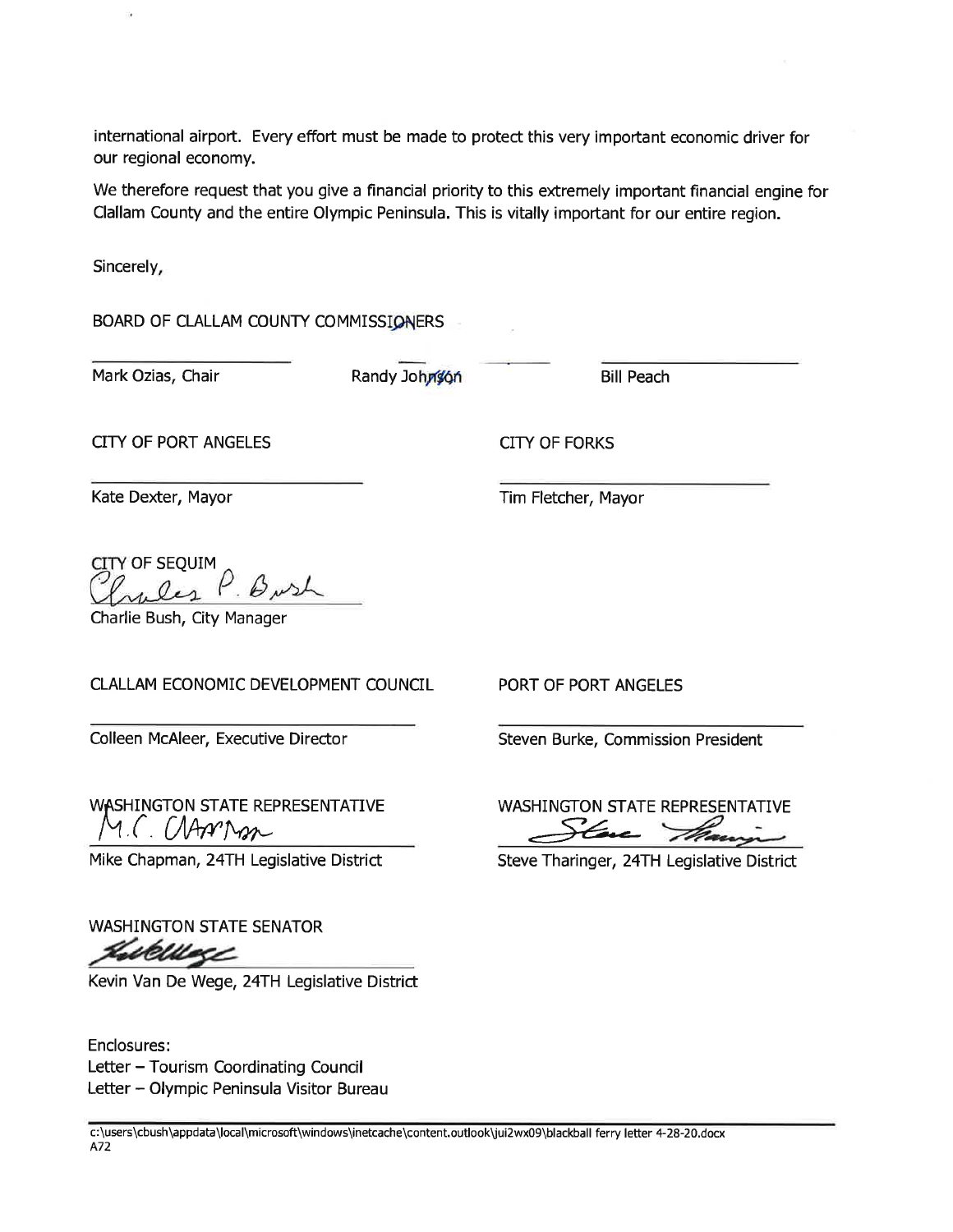international airport. Every effort must be made to protect this very important economic driver for our regional economy.

We therefore request that you give a financial priority to this extremely important financial engine for Clallam County and the entire Olympic Peninsula. This is vitally impoftant for our entire region.

Sincerely,

## BOARD OF CLALLAM COUNTY COMMISSIONERS

Letter - Olympic Peninsula Visitor Bureau

| Mark Ozias, Chair                                                                                 | Randy Johnson | <b>Bill Peach</b>                                                                                |
|---------------------------------------------------------------------------------------------------|---------------|--------------------------------------------------------------------------------------------------|
| <b>CITY OF PORT ANGELES</b><br>invn                                                               |               | <b>CITY OF FORKS</b>                                                                             |
| Kate Dexter, Mayor                                                                                |               | Tim Fletcher, Mayor                                                                              |
| <b>CITY OF SEQUIM</b>                                                                             |               |                                                                                                  |
| Charlie Bush, City Manager                                                                        |               |                                                                                                  |
| CLALLAM ECONOMIC DEVELOPMENT COUNCIL                                                              |               | PORT OF PORT ANGELES                                                                             |
| Colleen McAleer, Executive Director                                                               |               | Steven Burke, Commission President                                                               |
| <b>WASHINGTON STATE REPRESENTATIVE</b><br>1.C. CAANDAR<br>Mike Chapman, 24TH Legislative District |               | <b>WASHINGTON STATE REPRESENTATIVE</b><br>tere the<br>Steve Tharinger, 24TH Legislative District |
|                                                                                                   |               |                                                                                                  |
| <b>WASHINGTON STATE SENATOR</b>                                                                   |               |                                                                                                  |
| Kevin Van De Wege, 24TH Legislative District                                                      |               |                                                                                                  |
| <b>Enclosures:</b><br>Letter - Tourism Coordinating Council                                       |               |                                                                                                  |

c:\users\kmbailey\appdata\local\microsoft\windows\inetcache\content.outlook\xxujk1b3\blackball ferry letter 4-28-20 (002).docx A72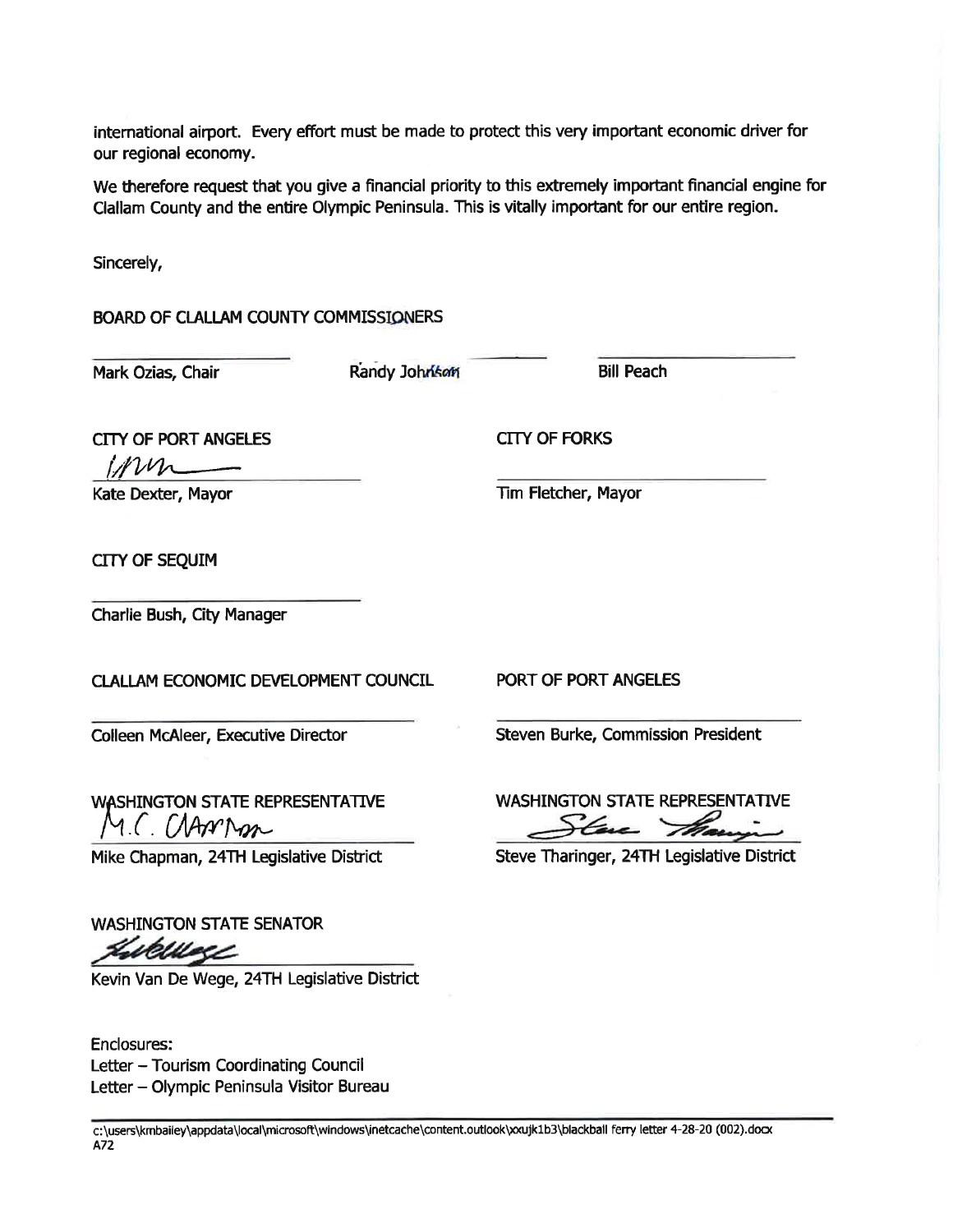international aírport. Every effort must be made to protect this very important economic driver for our regional economy.

We therefore request that you give a financial priority to this extremely important financial engine for Clallam County and the entire Olympic Peninsula. This is vitally important for our entire region.

Sincerely,

| BOARD OF CLALLAM COUNTY COMMISSIONERS                                                                    |               |                                                    |
|----------------------------------------------------------------------------------------------------------|---------------|----------------------------------------------------|
| Mark Ozias, Chair                                                                                        | Randy Johnson | <b>Bill Peach</b>                                  |
| <b>CITY OF PORT ANGELES</b>                                                                              |               | <b>CITY OF FORKS</b>                               |
| Kate Dexter, Mayor                                                                                       |               | Tim Fletcher, Mayor                                |
| CITY OF SEQUIM                                                                                           |               |                                                    |
| Charlie Bush, City Manager                                                                               |               |                                                    |
| CLALLAM ECONOMIC DEVELOPMENT COUNCIL                                                                     |               | PORT OF PORT ANGELES                               |
| Colleen McAleer, Executive Director                                                                      |               | Steven Burke, Commission President                 |
| WASHINGTON STATE REPRESENTATIVE<br>(AAnnon                                                               |               | <b>WASHINGTON STATE REPRESENTATIVE</b><br>Face The |
| Mike Chapman, 24TH Legislative District                                                                  |               | Steve Tharinger, 24TH Legislative District         |
| <b>WASHINGTON STATE SENATOR</b><br>newae                                                                 |               |                                                    |
| Kevin Van De Wege, 24TH Legislative District                                                             |               |                                                    |
| <b>Enclosures:</b><br>Letter - Tourism Coordinating Council<br>Letter - Olympic Peninsula Visitor Bureau |               |                                                    |

c:\users\degil\downloads\blackball ferry letter 4-28-20.docx A72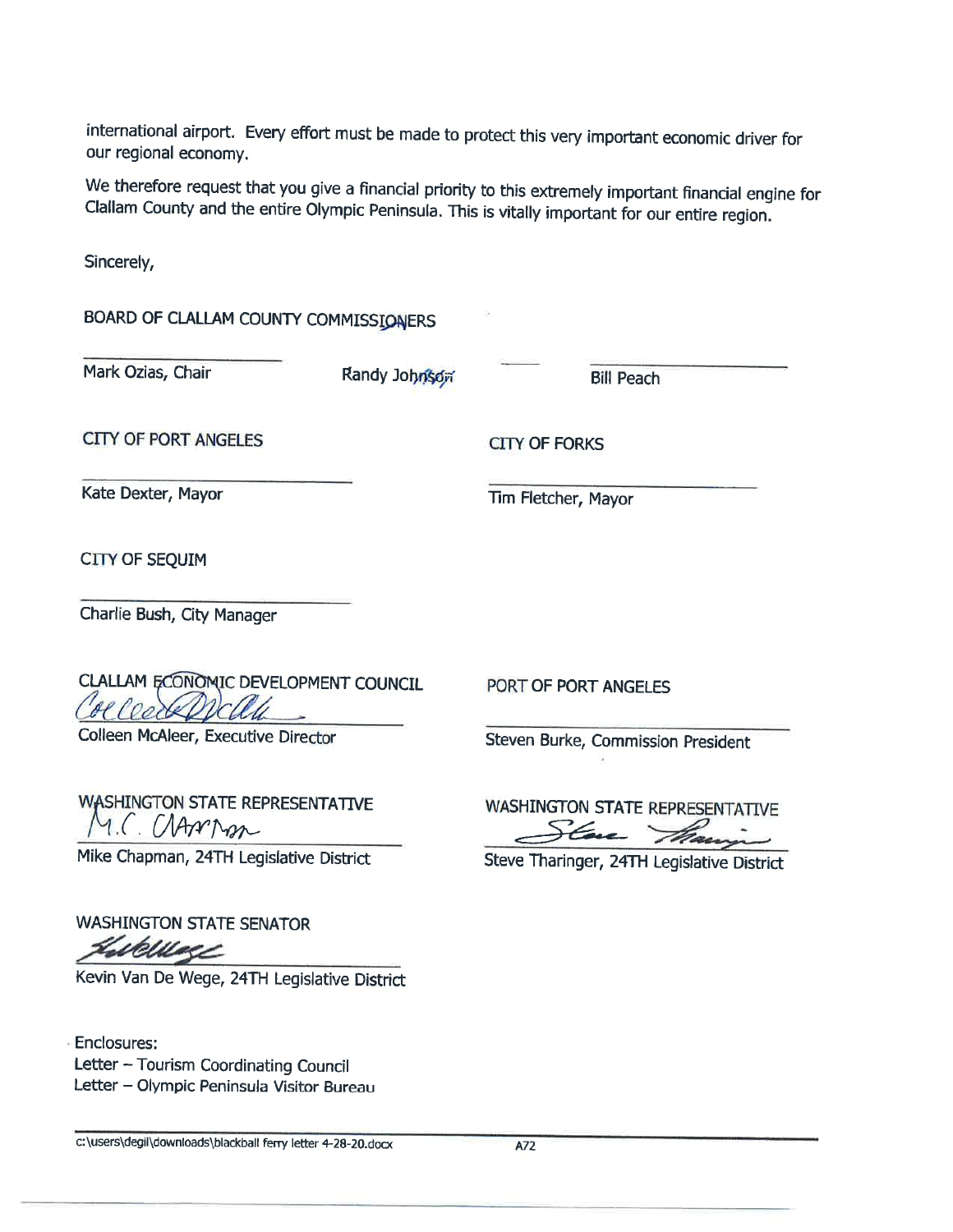international aírport. Every effort must be made to protect this very important economic driver for our regional economy.

We therefore request that you give a financial priority to this extremely important financial engine for Clallam County and the entire Olympic Peninsula. This is vítally important for our entire region.

Sincerely,

BOARD OF CLALLAM COUNTY COMMISSIONERS

Mark Ozias, Chair **Randy Johnson** Bill Peach

CITY OF PORT ANGELES CITY OF FORKS

Kate Dexter, Mayor Tim Fletcher, Mayor

CITY OF SEQUIM

Charlie Bush, City Manager

CI.ALI.AM ECONOMIC DEVELOPMENT COUNCIL PORT OF PORT ANGELES

WASHINGTON STATE REPRESENTATIVE

Mike Chapman, 24TH Legislative District Steve Tharinger, 24TH Legislative District

WASHINGTON STATE SENATOR Gillbelle

Kevin Van De Wege, 24TH Legislative District

Enclosures: Letter - Tourism Coordinating Council Letter - Olympic Peninsula Visitor Bureau

Colleen McAleer, Executive Director Steven Burke, Commission President

VASHINGTON STATE REPRESENTATIVE<br>M.C. (MATMOR

c:\users\mayor\appdata\local\microsoft\windows\netcache\content.ouUook\qab0h9de\blackball ferry letter 4-28-20.docx 472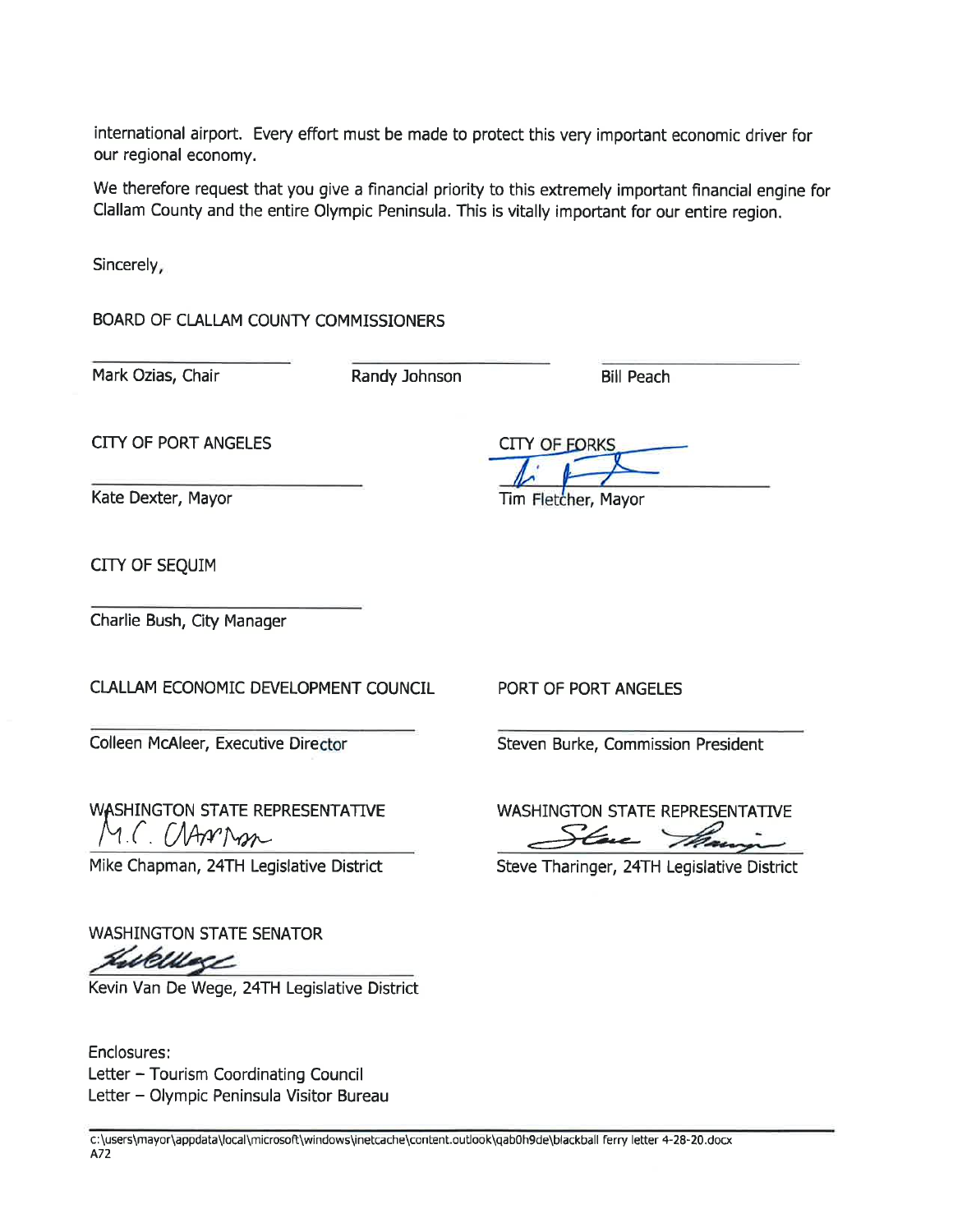

2023 E. Sims Way - Suite 308 | Port Townsend, WA 98368 www.EnjoyOlympicPeninsula.com | TCC@EnjoyOlympicPeninsula.com | 360.440.7006

April23,2020

To: The Clallam County Board of County Commissioners

Attn: Mr. Randy Johnson Clallam County Commissioner 223 E 4th St #4 Port Angeles, WA 98362

Ref: Jefferson County Tourism Coordinating Council letter in support of Clallam County Commissioners request for Federal Assistance on behalf of Coho Ferry Service.

Dear Clallam County Commissioners,

The Jefferson County Tourism Coordinating Council would like to offer our support in Clallam County's efforts on behalf of the Coho Ferry in obtaining Federal supporting assistance during the Coronavirus Virus outbreak.

Our Tourism Council feels that the Coho Ferry Service is an important part of the Tourism infrastructure providing travel services that relate to the whole Olympic Peninsula. The economic importance of this service affects both Clallam and Jefferson Counties in many ways and must be supported as an integral part of the Olympic Peninsula's economic wellbeing.

Our Jefferson County Tourism Commission is in complete support of this Clallam County Commissioner's endeavor to obtain Federal Funding for the Coho Ferry in this time of need.

Thank You,

Ulint-

William Roney

Chair: Jefferson County Tourism Coordinating Council